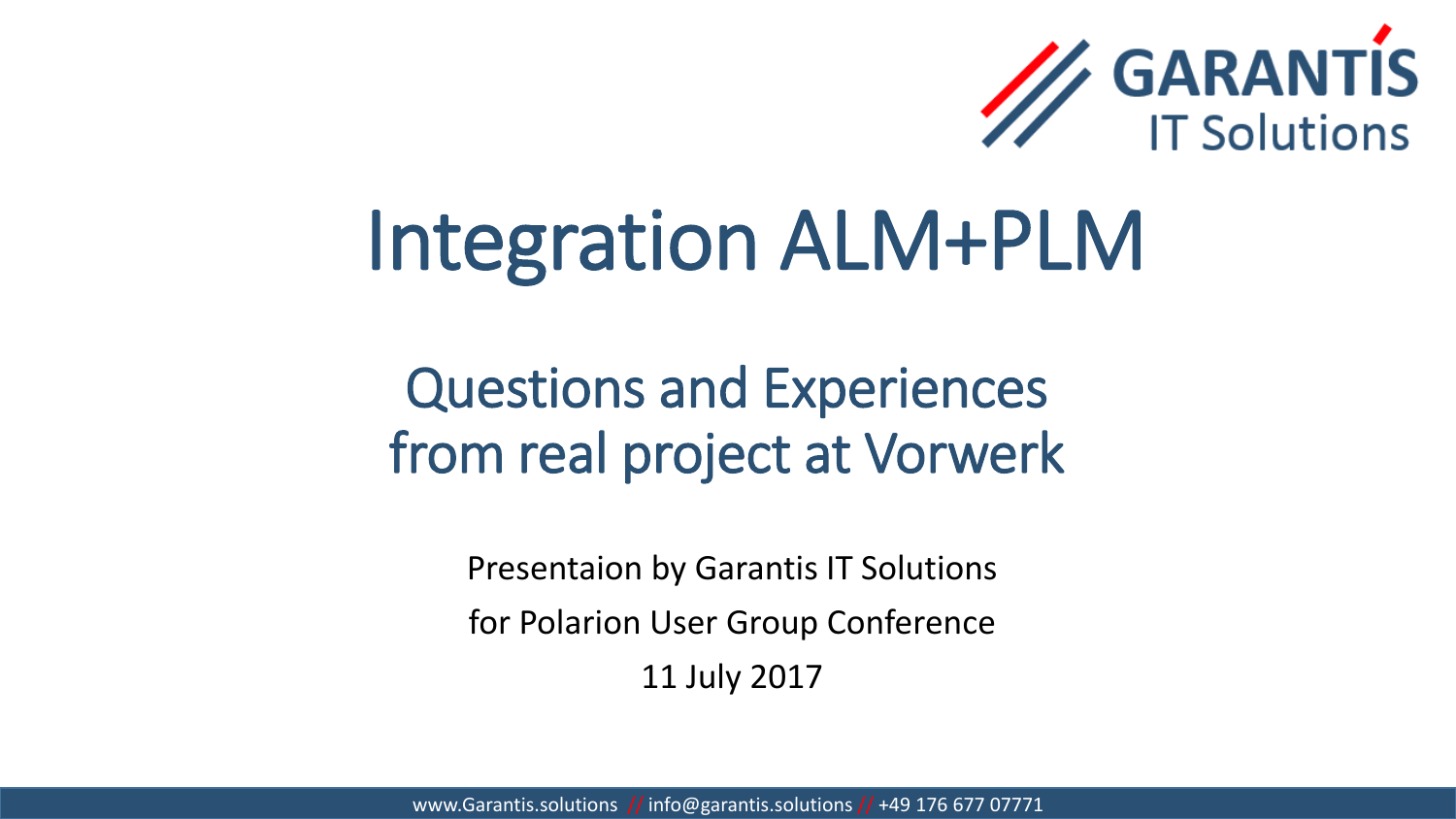## ALM + PLM



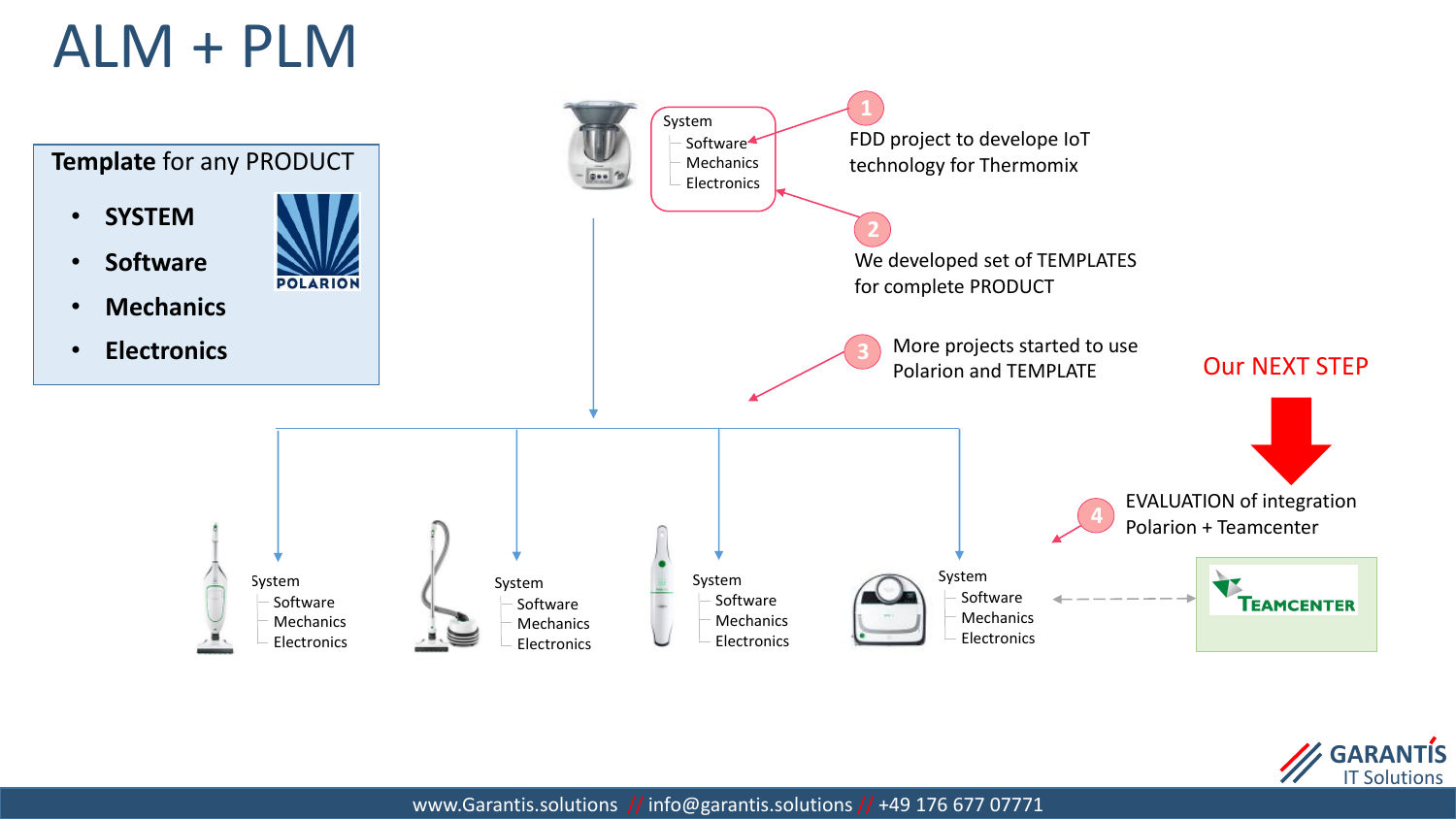## What we want to achieve



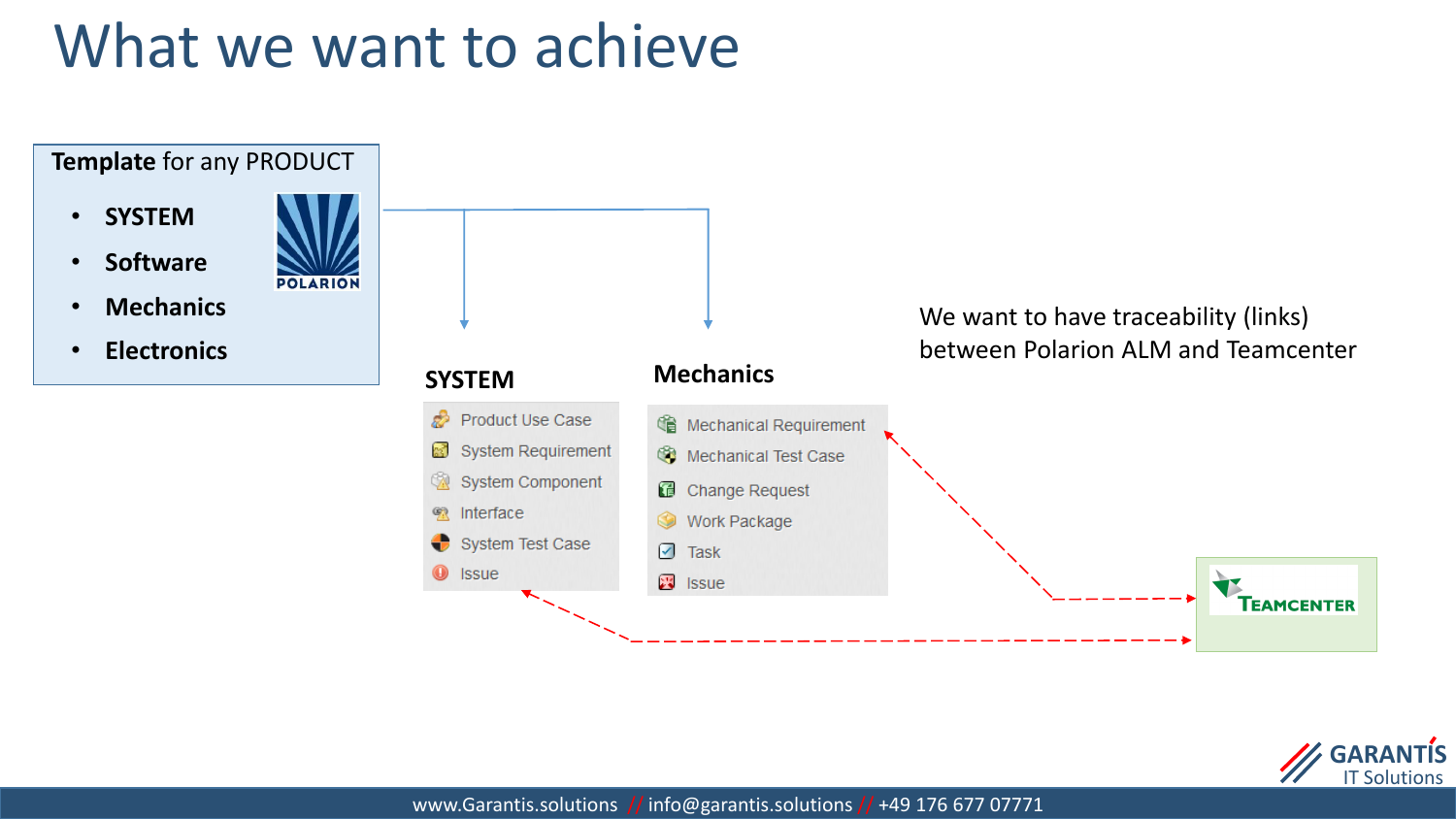# Technichally it is getting Better-and-Better



同





| Name: DrivePilot shall implement a Braking Lever Control (BLC) for all vehicles and al Type: Remote Link<br>Preview<br>Overview |                                 |                   |                          |    |   |
|---------------------------------------------------------------------------------------------------------------------------------|---------------------------------|-------------------|--------------------------|----|---|
|                                                                                                                                 |                                 |                   |                          | rħ | H |
| OD DP 415 DP 573   Break Assistant                                                                                              |                                 |                   |                          |    |   |
| t®DP-574 - DrivePilot shall implement a Braking Lever Control (BLC) for all vehicles and al.                                    |                                 |                   |                          |    |   |
| Type: System Requirement<br>Project: Drive Pilot                                                                                | Status: Approved<br>Resolution: | Target Version:   | Severity (+) Should Have |    |   |
| "Priority: [-] Medium [50.0]                                                                                                    |                                 | Initial Estimate: |                          |    |   |
| Common Backlog Priority:                                                                                                        |                                 | Assignee(s):      |                          |    |   |

Polarion<sup>®</sup> Connector for TEAMCENTER™ Installation Guide 1.3.0

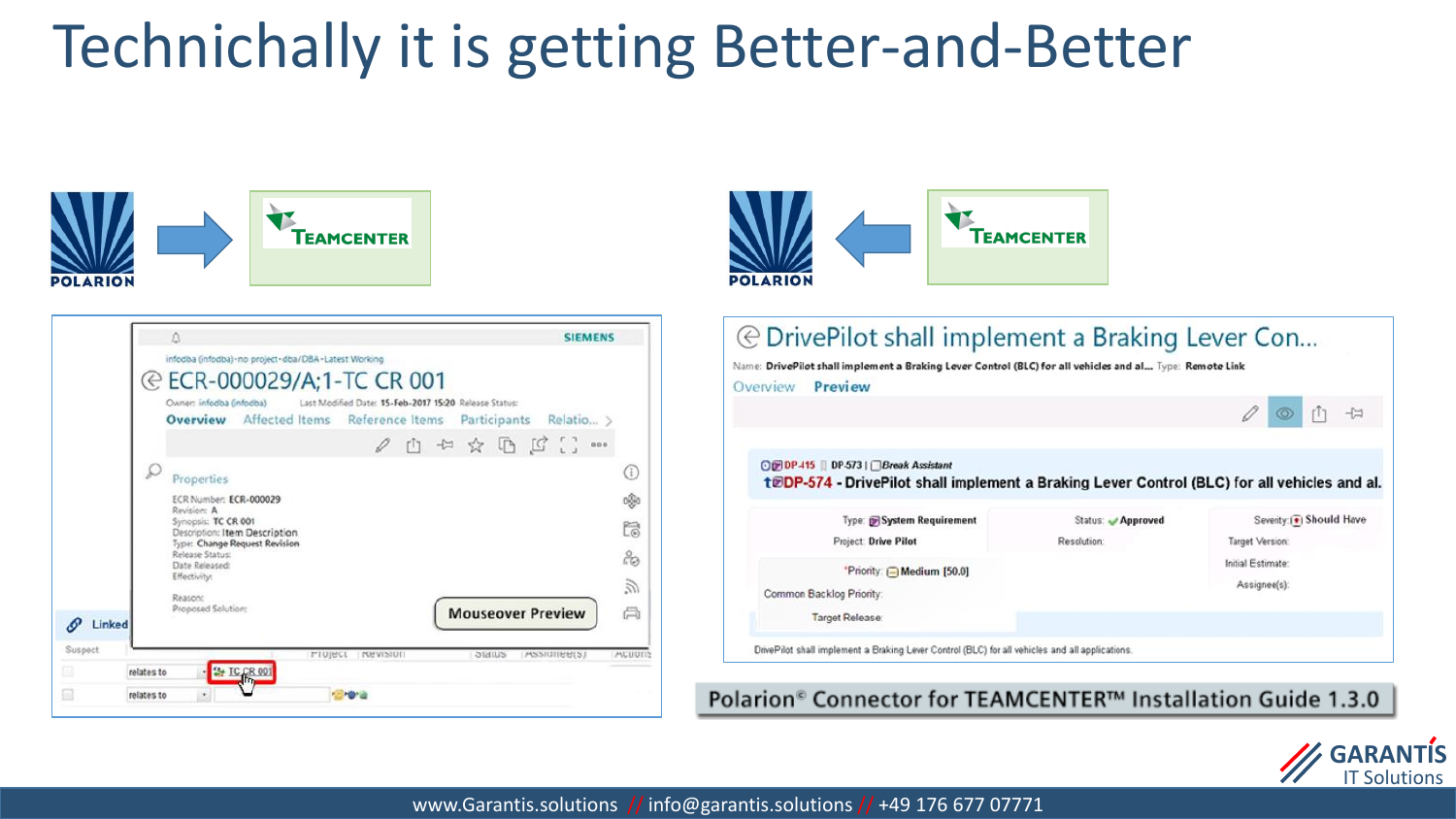# WHERE – STORE - WHAT ?

#### SITUATION:

Both tools - Polarion and Teamcenter - can store Requirements.

WHERE is it BETTER to store the Requirements, Specifications, Issues, etc ?

#### **POLARION is powerful and flexible in managing Work Items & Documents.**

It allows complex Queries, customized Reports, and offers LiveDoc

| <b>Work Items</b>     | 018 Contacts                                                                                                                                                                                                                                                                                                                                                                                                                                                |                                                                                                       |                                                                                                                                       |
|-----------------------|-------------------------------------------------------------------------------------------------------------------------------------------------------------------------------------------------------------------------------------------------------------------------------------------------------------------------------------------------------------------------------------------------------------------------------------------------------------|-------------------------------------------------------------------------------------------------------|---------------------------------------------------------------------------------------------------------------------------------------|
| User Story            | 1 Feature Workitem<br>018 Contacts                                                                                                                                                                                                                                                                                                                                                                                                                          |                                                                                                       | <b>All III</b> - Build Environment                                                                                                    |
| Feature               | TM-22827<br>m<br><b>Status</b><br>& Open<br>Resolution                                                                                                                                                                                                                                                                                                                                                                                                      |                                                                                                       | <b>III</b> BE sprint_w39-40<br>t.                                                                                                     |
|                       | Alledum [50.0]<br>Priority<br><b>Target Version</b>                                                                                                                                                                                                                                                                                                                                                                                                         |                                                                                                       | Date (start-end) IRRESSEE (SISTEMS) Curret Week today:   Plan Description: Week: \$dateWeekOfYear<br><b>Plan Status - In Progress</b> |
| Requirement           | is related to: # TM-24850 - Contact Data<br><b>Linked Work</b><br>is related to: (FTM-23845 - Contact menu is filed from contact database based on the GUI<br><b>Hems</b><br>language<br>is related to: EFTM-23846 - Contact menu is sorted by corresponding sort key in contact database<br>is related to: (FTM-23847 - Contact dialog is filled with contact data read from contact database<br>is related to: (2 TM-23848 - Layout of the contact dialog |                                                                                                       | <b>Bone: Jtd.</b><br>15d 6h To Do<br><b>Med Progress: 14 St.</b><br>399                                                               |
| <b>Task</b>           | <b>Feature</b><br>Type                                                                                                                                                                                                                                                                                                                                                                                                                                      |                                                                                                       | 175                                                                                                                                   |
| <b>Change Request</b> |                                                                                                                                                                                                                                                                                                                                                                                                                                                             | 1 Feature Workitem<br>2 Specification<br>2.1 Requirements<br>2.2 Design<br>3 Testing<br>3.1 Testcases | 150<br>125<br>$+ 100$                                                                                                                 |
| <b>Issue</b>          | 2 Specification                                                                                                                                                                                                                                                                                                                                                                                                                                             | 3.2 Test runs<br>3.3 Test Results<br>4 Reviews                                                        | $\mathbb{N}$<br>50                                                                                                                    |
| <b>Test Case</b>      | The Thermonix provides contact data for all markets the Thermonix is sold in.<br>The list of available contact data can be accessed from the settings menu as defined in > TN-16056 - 004 Settings.<br>The country list (menu) and the corresponding contact data for each country is filed dynamically based on the contact data that is<br>available in the contact database described in database documentation.                                         | $\pm$<br><b>START</b><br><b>START</b><br>$-1$<br><b>START</b>                                         |                                                                                                                                       |
|                       |                                                                                                                                                                                                                                                                                                                                                                                                                                                             |                                                                                                       | M Ideal Work To Do M Work To Do M Relative Progr                                                                                      |





#### **TEAMCENTER is powerful in CAD, Material Management, BOM, etc.**





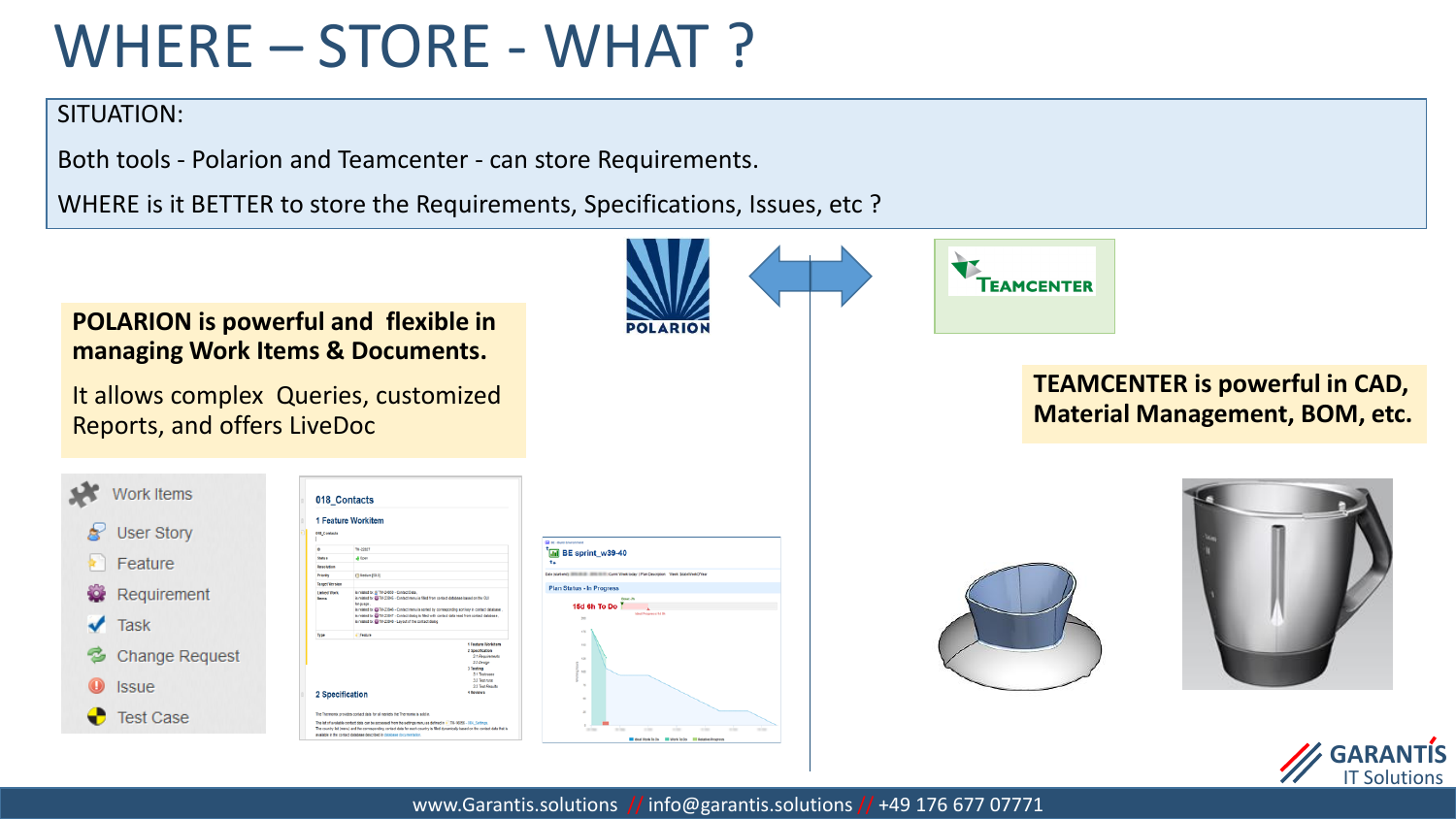## Live DEMO from Hochschule OWL



**BEST INTEGRATION** 
$$
v1.3.0
$$
 =  $Polarion ALM 17$  +  $Active Workspace 3.3$  +  $Siemens Teamcenter 11.3$  (today)